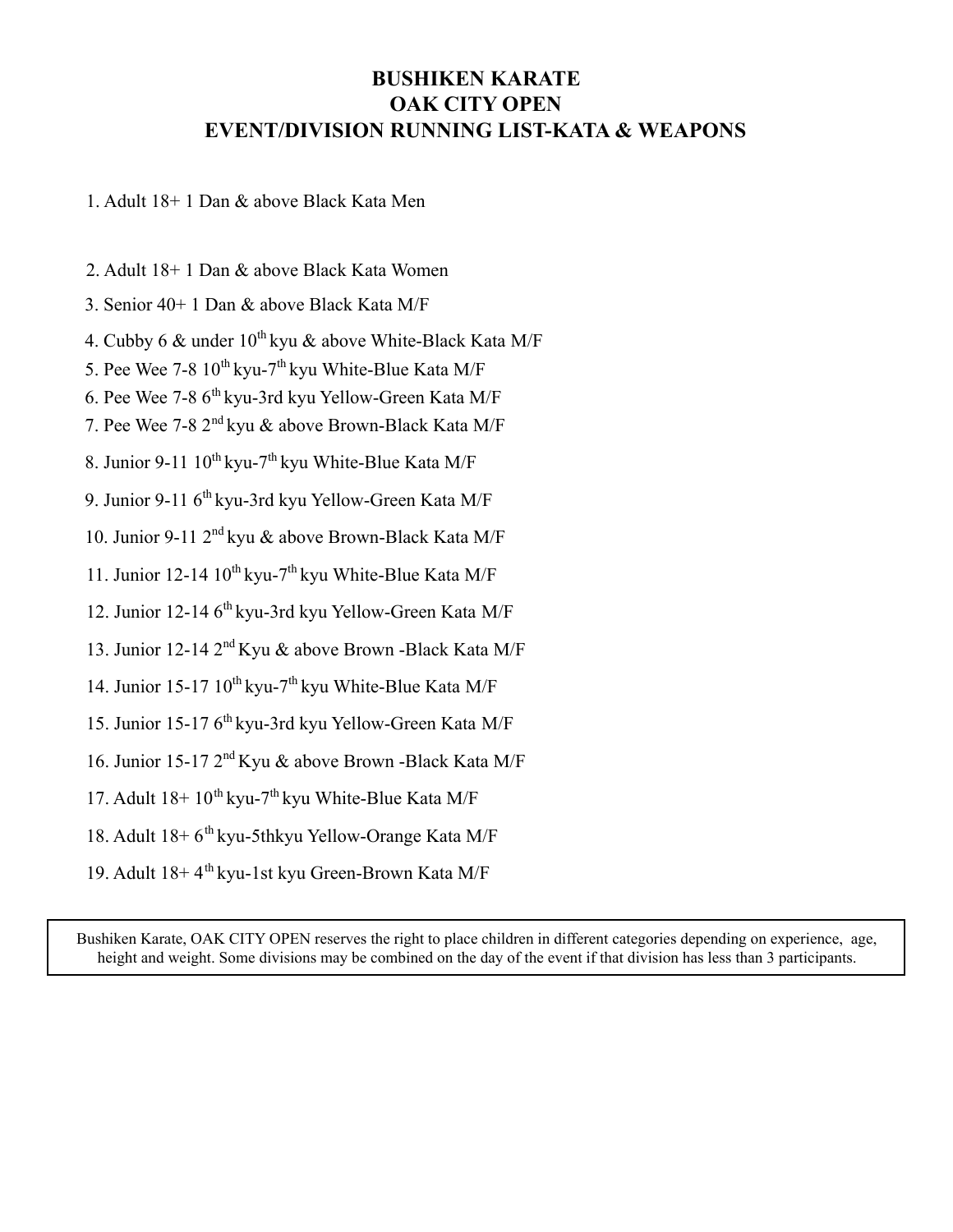## **BUSHIKEN KARATE CAROLINA OPEN CHAMPIONSHIPS EVENT/DIVISION RUNNING LIST-KUMITE**

26. Cubby 6  $\&$  under 10<sup>th</sup> kyu-5<sup>th</sup> kyu White-Orange Kumite M/F

27. Cubby 6 & under 4<sup>th</sup> kyu & above Green-Black Kumite M/F 28. Pee Wee 7-8  $10^{th}$  kyu-7<sup>th</sup> kyu White-Blue Kumite M/F 29. Pee Wee 7-8 6<sup>th</sup> kyu-5<sup>th</sup> kyu Yellow-Orange Kumite M/F 30. Pee Wee 7-8  $4<sup>th</sup>$  kyu & above Green-Black Kumite M/F 31. Junior 9-10  $10^{th}$  kyu-7<sup>th</sup> kyu White-Blue Kumite M/F 32. Junior 9-10  $6<sup>th</sup>$  kyu-5<sup>th</sup> kyu Yellow-Orange Kumite M/F 33. Junior 9-10 4<sup>th</sup> kyu & above Green-Black Kumite M/F 34. Junior 11-12  $10^{th}$  kyu-5<sup>th</sup> kyu White-Orange Kumite F 35. Junior 11-12 4<sup>th</sup> kyu & above Green-Black Kumite F 36. Junior 11-12  $10^{th}$  kyu-5<sup>th</sup> kyu White-Orange Kumite M 37. Junior 11-12 4<sup>th</sup> kyu & above Green-Black Kumite M 38. Junior 13-14  $10^{th}$  kyu-5<sup>th</sup> kyu White-Orange Kumite F 39. Junior 13-14  $4<sup>th</sup>$  kyu & above Green-Black Kumite F 40. Junior 13-14  $10^{th}$  kyu-5<sup>th</sup> kyu White-Orange Kumite M 41. Junior 13-14 4th kyu & above Green-Black Kumite M 42. Junior 15-17  $10^{th}$  kyu-5<sup>th</sup> kyu White-Orange Kumite F 43. Junior 15-17  $4<sup>th</sup>$  kyu & above Green-Black Kumite F 44. Junior 15-17  $10^{th}$  kyu-5<sup>th</sup> kyu White-Orange Kumite M 45. Junior 15-17 4<sup>th</sup> kyu & above Green-Black Kumite M 46. Women  $18+10^{th}$  kyu-5<sup>th</sup> kyu White-Orange Kumite 140 & under 47. Women  $18+10^{th}$  kyu-5<sup>th</sup> kyu White-Orange Kumite 141 & over 48. Women 18+ 4th kyu& above Green-Black Kumite 140 & under 49. Women  $18+4^{\text{th}}$  kyu & above Green-Black Kumite 141 & over 50. Men  $18+10^{th}$  kyu-5<sup>th</sup> kyu White-Orange Kumite 165 & under